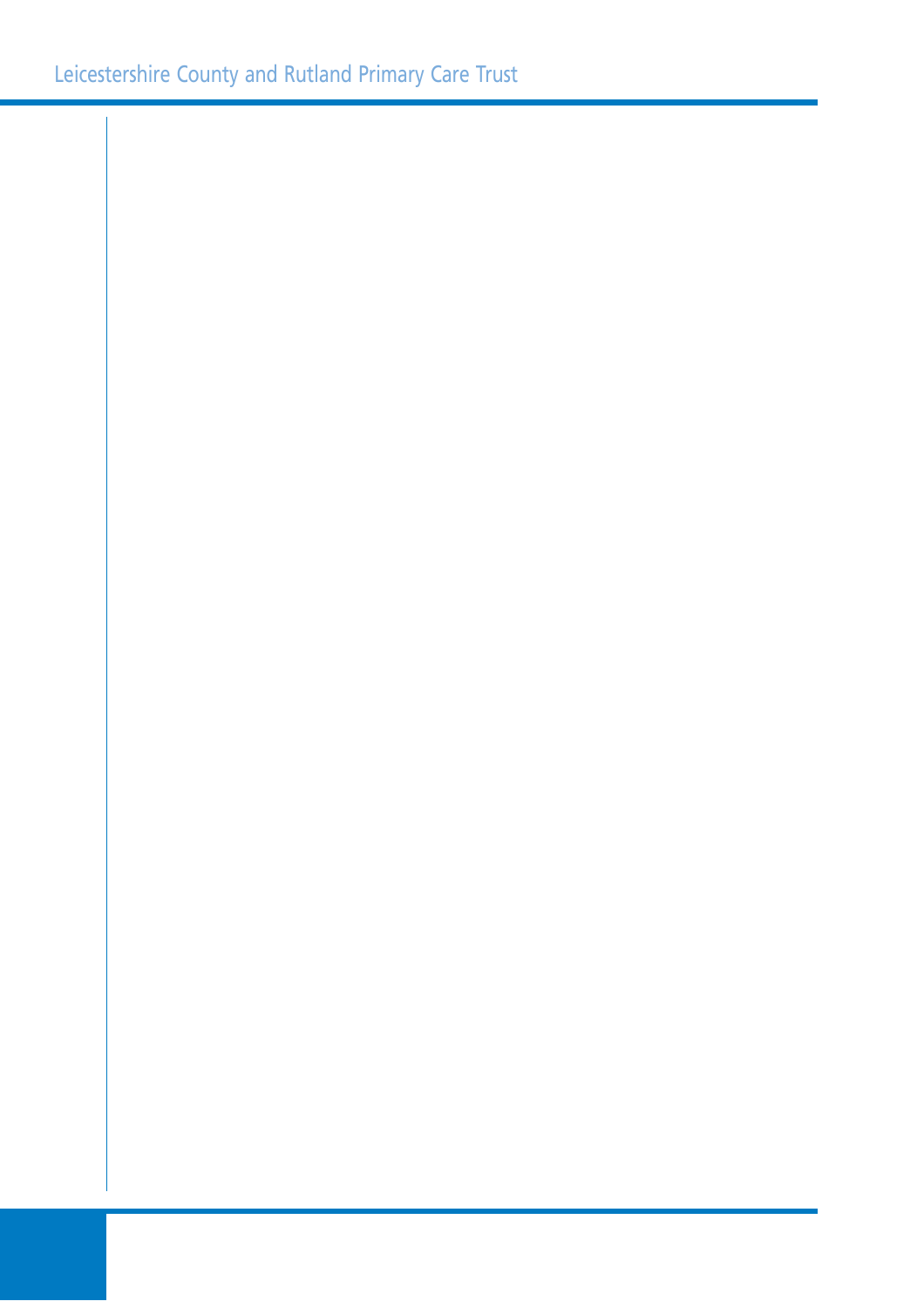Leicestershire County and Rutland PCT is carrying out a public consultation on the future of its community health services.

This is a summary document of our review and our proposals, and includes a questionnaire for you to fill in with your feedback. Copies of the full consultation document are available to download from www.lcrpct.nhs.uk or request by email from jo.cooper@lcrpct.nhs.uk or telephone 0116 295 7643 or 7626. Alternatively, you can fill in the questionnaire electronically online at www.lcrpct.nhs.uk

## **Contents**

| Introduction<br>What we looked at<br>Our vision<br><b>Delivery</b><br>Securing capital                                  | 2<br>$\overline{2}$<br>3<br>5<br>5 |
|-------------------------------------------------------------------------------------------------------------------------|------------------------------------|
| Leicestershire County and Rutland Primary Care Trust Community Hospitals                                                | 6                                  |
| Diagram showing current configuration<br>Diagram showing proposed reconfiguration                                       | 6<br>6                             |
| Events for the public                                                                                                   | $\overline{7}$                     |
|                                                                                                                         |                                    |
| Your feedback                                                                                                           | 8                                  |
| Questionnaire information (Questionnaire pull out centre pages)<br>Taking part<br>Any queries<br>Publishing the results | 8<br>8<br>8<br>8                   |
| Cabinet Office Code of Practice on Consultation                                                                         | 9                                  |
|                                                                                                                         |                                    |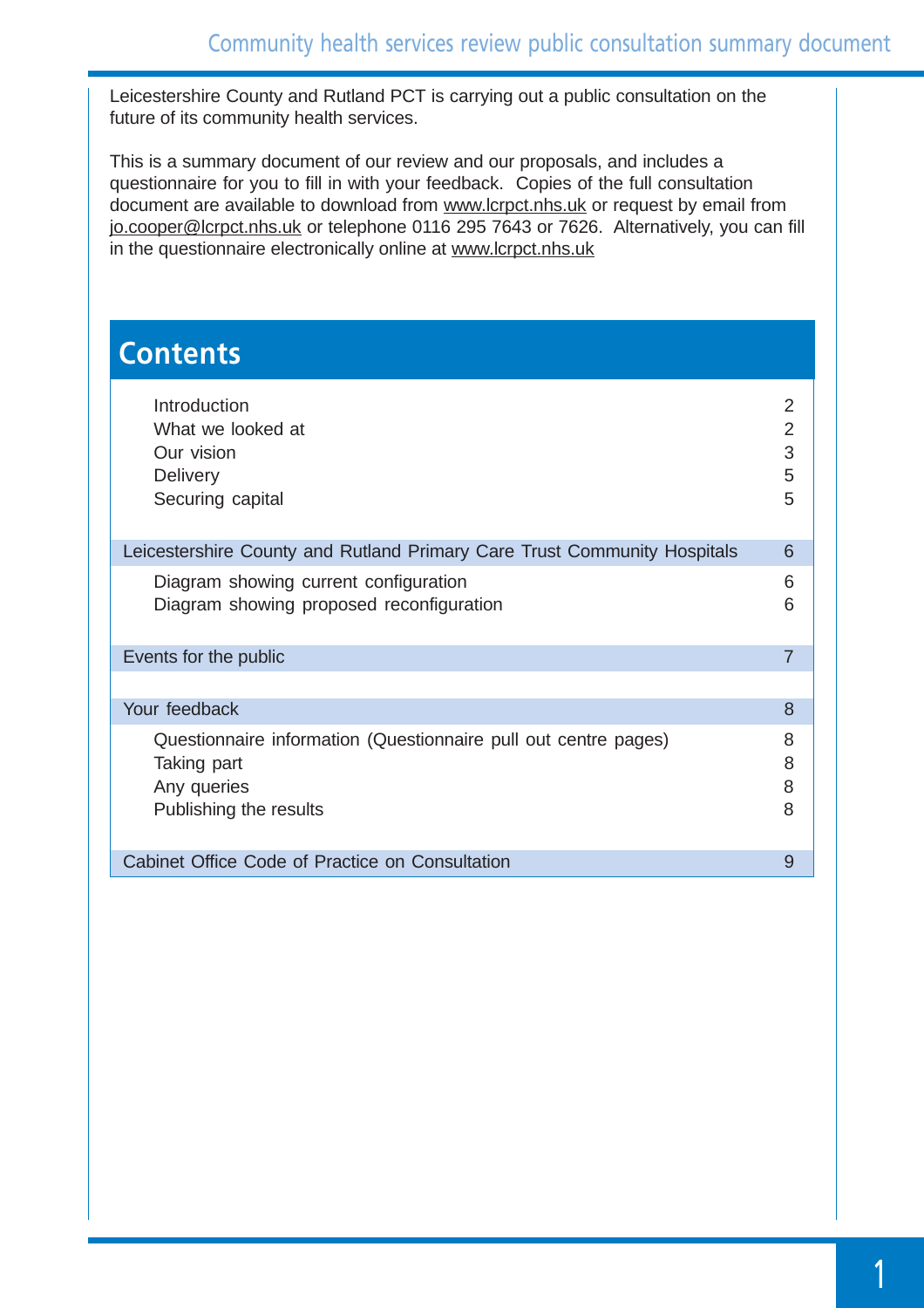## **Summary**

#### **Introduction**

The NHS nationally has been moving care away from acute hospitals and closer to home, where this is clinically safe. This has happened in response to what the public say they would like. It has also happened because modern technology means it is much easier and safer to treat people in community settings than it used to be.

In Leicestershire County and Rutland we have ten community hospitals, and in recent months we have been reviewing these hospitals, and reviewing our care in GP surgeries and other community settings, to see how we can continue to bring care closer to home. We wanted to see if there were more treatments and care we could offer people in community hospitals or nearby, to save them travelling long distances and visiting more specialist hospitals unnecessarily. We also wanted to see if there were ways we could make it easier for our residents to have care in one place, so that instead of having several appointments for tests and diagnosis, people could have some kind of 'one-stop shop' facility.

Another important part of our thinking was the need to help people live healthier lifestyles. We wanted to look at how healthy people are in Leicestershire and Rutland, where there are any high incidences of illness, and whether there are some areas with worse health than others. This information has been a central part of our work.

We have now finished the first part of our review, and have developed some proposals for the future of our community health services. These provide a ten year vision of how we think our health services can develop, with a strong focus on community hospitals.

This is a summary of our public consultation document, laying out how we have arrived at these options, and what we are proposing, both for the whole PCT area, and for community hospitals in specific places. This consultation covers our overall strategic direction for community health services and specific proposals for six areas: Coalville, Hinckley, Loughborough, Market Harborough, Melton Mowbray and Rutland.

This consultation does not include Ashby and Lutterworth areas. Further work is being carried out with clinicians in these areas to decide on possible proposals. Details about this are available on the PCT's website or on request. The consultation does not include out of hours services. It also does not include services run by other organisations, for example, University Hospitals of Leicester and Leicestershire Partnership Trust, which provides mental health care. As we are responsible for health services in Leicestershire County and Rutland our review and consultation do not include anything within Leicester City boundaries.

A questionnaire is enclosed which you are invited to complete to let us know your views of our proposals. We welcome your feedback.

The consultation will last from 16 June to 5 October. At the end of the period we will publish a summary of people's responses. They will then be used to help in our planning for the future.

### ii What we looked at

Our vision is that Leicestershire and Rutland becomes the healthiest place in the UK and that by 2018 people in Leicestershire and Rutland will have access to services which are as local as possible, provided this can be done safely and cost effectively. They will be provided in several places including community hospitals, GP surgeries and clinics, residential and nursing homes, and wherever possible in people's own homes.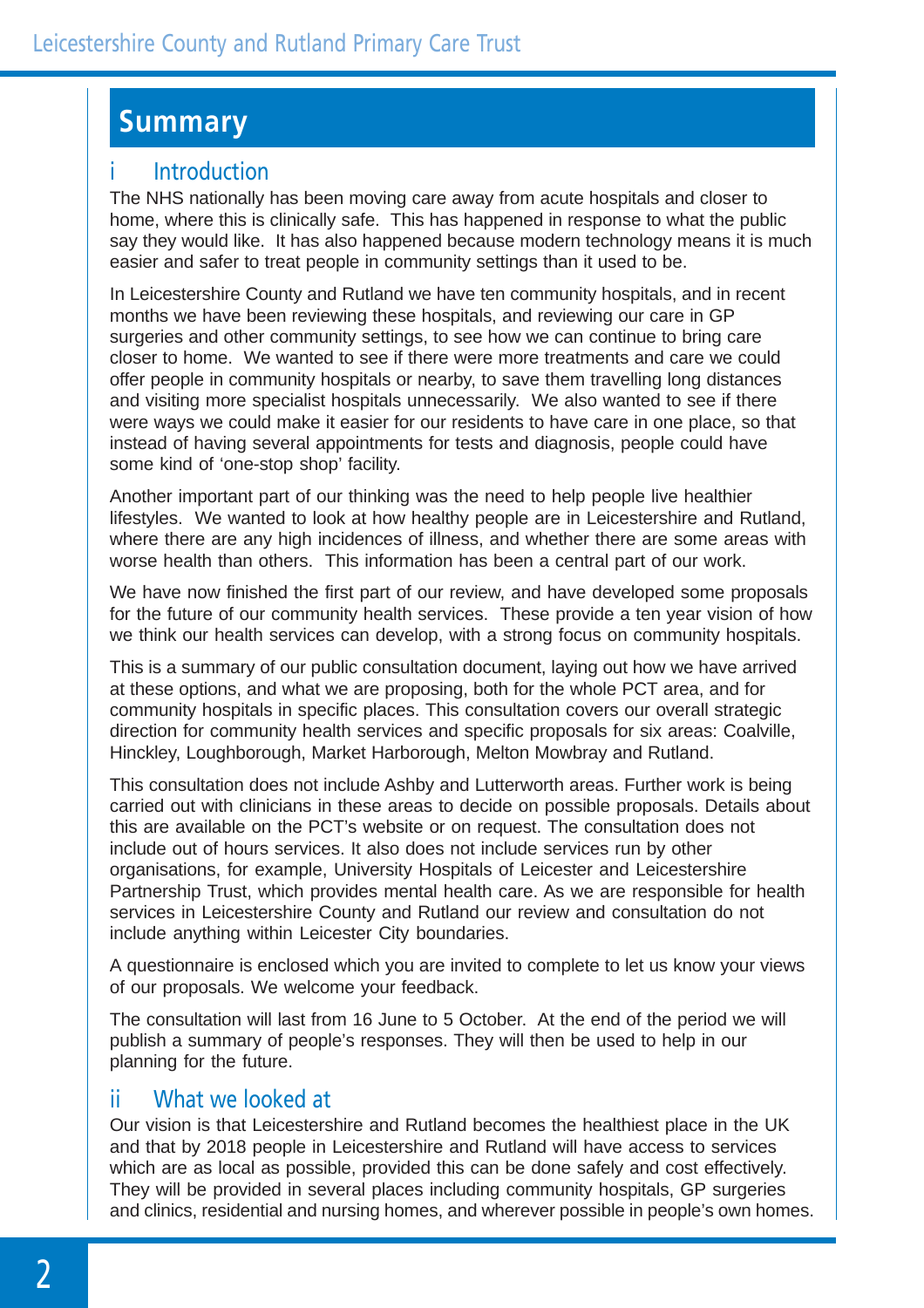In our review we considered how we could best develop our community health services, balancing affordability, quality, clinical safety and access. We based our planning on population growth over the next ten years. Forecasts say that the proportion of older people in Leicestershire and Rutland will grow over the next ten years, with related healthcare needs, such as breathing problems.

We found that our community hospitals were not always used to full capacity, and that there was scope for development. We also found that the way people were treated for minor injuries varied across Leicestershire and Rutland.

Through 'practice based commissioning' (PBC) GPs have a greater say in which services are available from a variety of healthcare settings, including community hospitals and their own premises. We have looked at how GP services fit with our overall community services, including community hospitals in the future. We are working with GPs to ensure our proposals complement practice based commissioning, and vice versa.

We have worked with local partners, including other NHS Trusts, local authorities, patient representatives and the voluntary sector, to develop our plans. We will make sure our plans fit in with the bigger picture of all public and voluntary sector services, including the national Our NHS, Our Future review and the review of all health services across Leicester, Leicestershire and Rutland.

#### iii Our vision

We are working towards several overall principles:

- More support for patients to stay in their homes as long as possible, providing care in a different way through larger community nursing teams, who will work with consultant geriatricians, GPs, adult social care and the voluntary sector to ensure each patient gets the package of care that best meets their individual needs
- Extended opening hours for some services
- Providing a wider range of care in five community hospitals which we are calling 'onestop health hubs'
- Having two Walk-In Centres, one for north Leicestershire (already running in Loughborough), one for south Leicestershire (a proposed new 8am - 8pm health centre)
- Care for minor illnesses and minor injuries in the future offered through a range of options which would include GP surgeries, pharmacies, community hospitals or Walk-In Centres and the out of hours telephone service
- More diagnostic tests offered at community hospitals and GP surgeries
- More outpatient clinics offered at community hospitals and GP surgeries
- More day case procedures offered at community hospitals and GP surgeries
- Extended palliative care (care for people at the end of their life) in community hospitals, other care settings such as care homes, and where possible patients' homes. Surveys show staying at home is preferred by many people.

We will operate these within a 'hub and spoke' model. The hubs will be five of the current community hospitals, at Coalville, Hinckley, Loughborough, Market Harborough and Melton Mowbray, providing a wider range and volume of services. The spokes will include smaller community hospitals, GP primary care providers, other local community service points, social care, and local authority services.

The following are our proposals for specific localities: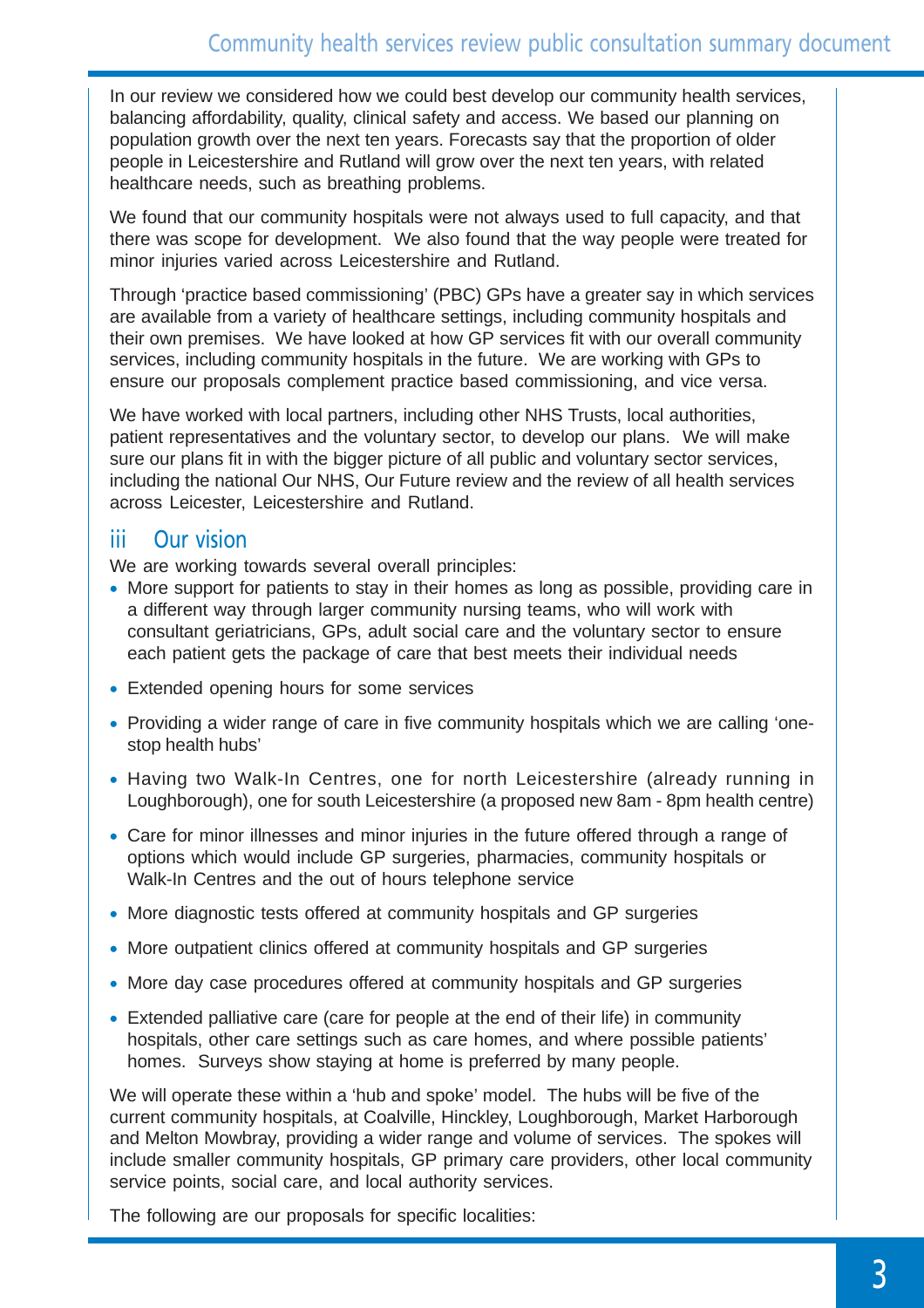| <b>Coalville</b>      | Our vision is to turn Coalville Community Hospital into<br>a 'one-stop health hub' which would increase the range of<br>services available and reduce the need to travel to big<br>acute hospitals. The range of services would include<br>palliative care. We would increase outpatient and day case<br>activity and diagnostics and keep the inpatient beds.<br>This would be achieved by reorganising existing<br>buildings on the hospital site supported by other services<br>based in the community.                                                                                                                                                                                                                                                                                                                                                                                                                   |
|-----------------------|------------------------------------------------------------------------------------------------------------------------------------------------------------------------------------------------------------------------------------------------------------------------------------------------------------------------------------------------------------------------------------------------------------------------------------------------------------------------------------------------------------------------------------------------------------------------------------------------------------------------------------------------------------------------------------------------------------------------------------------------------------------------------------------------------------------------------------------------------------------------------------------------------------------------------|
| Hinckley and Bosworth | Our vision for Hinckley and Bosworth is to have a 'one-<br>stop health hub' which will increase the range of<br>services available and reduce the need to travel to big<br>acute hospitals. We would increase outpatient and<br>day case activity and diagnostics and keep the inpatient<br>beds. The suggested proposal is to move all community<br>hospital services onto a single extended site at<br>Hinckley and Bosworth Community Hospital, supported<br>by services in the community. The current Hinckley and<br>District Hospital site would be sold by the PCT.<br>The GPs currently based at Hinckley Health Centre<br>would also move to the Hinckley and Bosworth<br>Community Hospital site.                                                                                                                                                                                                                  |
| Loughborough          | Our vision is to turn Loughborough Hospital into a 'one-<br>stop health hub', which will increase the range of services<br>available and reduce the need to travel to big acute<br>hospitals. We would increase outpatient and day case<br>activity and diagnostics and keep the inpatient beds.<br>The suggested proposal is to keep the current bed<br>capacity and increase outpatient capacity within the<br>current hospital. We would move the Walk-In Centre<br>onto the hospital site, which would have a number of<br>benefits, including quicker access to diagnostic tests.                                                                                                                                                                                                                                                                                                                                       |
| Market Harborough     | Our vision is for Market Harborough to have a 'one-<br>stop health hub' which will increase the range of<br>services available and reduce the need to travel to<br>big acute hospitals. We would increase outpatient<br>and day case activity and diagnostics and keep the<br>inpatient beds. Our suggested proposal is to move<br>services onto a single site, including current hospital<br>services and the Market Harborough Medical<br>Practice, supported by other services in the<br>community. This could be done either by refurbishing<br>St Luke's Hospital and extending it where necessary,<br>or by some rebuild. This is dependent on the final<br>service requirements and cost. Market Harborough<br>and District Hospital would be sold by the PCT.<br>The War Memorial would be protected and moved to<br>a suitable location, by agreement with the local<br>council, public representatives and others. |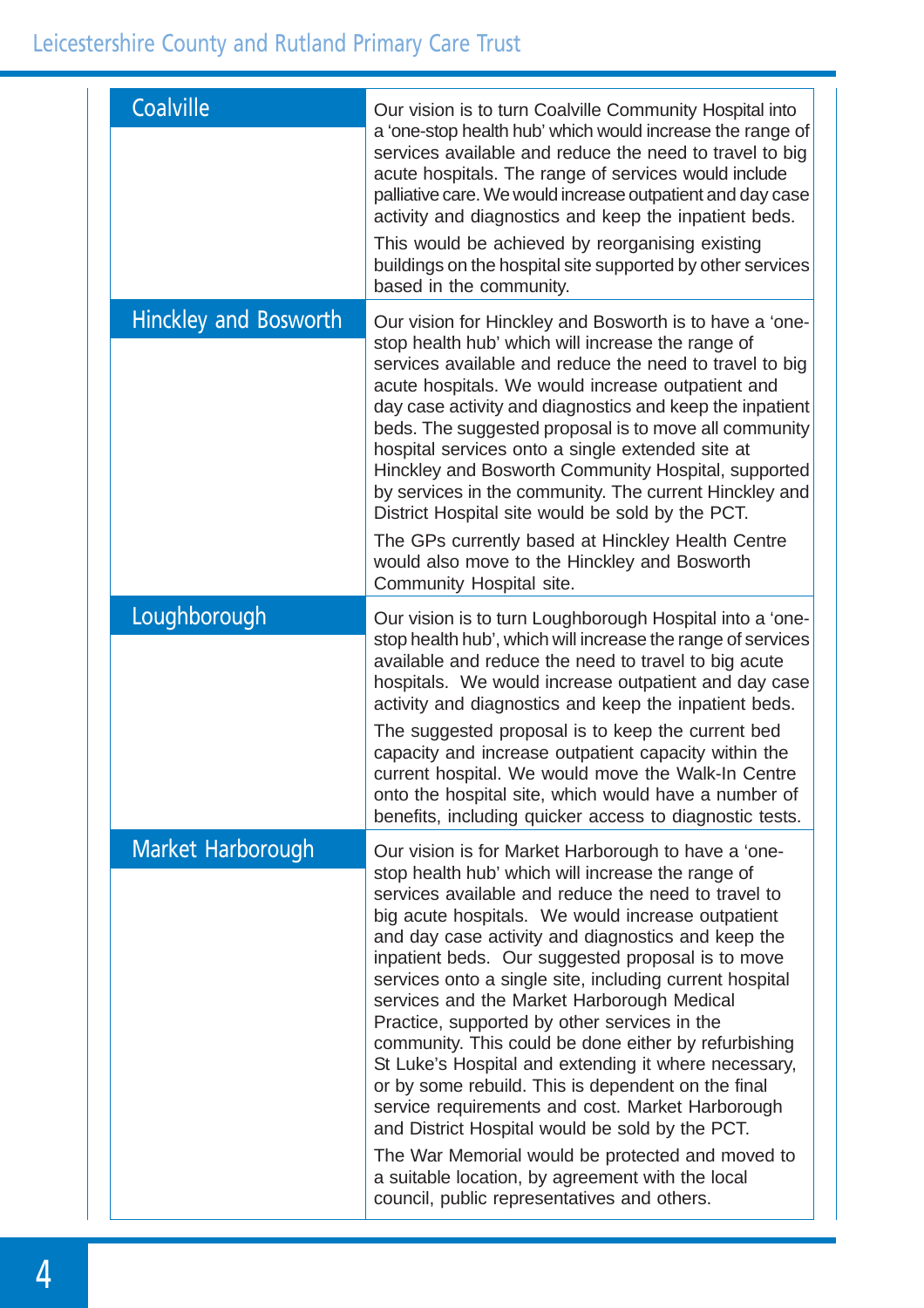| <b>Melton Mowbray</b> | Our vision is to turn Melton Mowbray Hospital into a<br>'one-stop health hub' which will increase the range of<br>services available and reduce the need to travel to big<br>acute hospitals.<br>We would do this through our suggested proposal of<br>moving all existing services onto the community<br>hospital site, and selling the former St Mary's Hospital<br>buildings. We would increase outpatient and day case<br>activity and diagnostics and keep the inpatient beds.<br>For this to be cost-effective and long-lasting, we will<br>need the services to be well used by local GP<br>practices and patients and will be monitoring this over<br>the next 18 months. |
|-----------------------|-----------------------------------------------------------------------------------------------------------------------------------------------------------------------------------------------------------------------------------------------------------------------------------------------------------------------------------------------------------------------------------------------------------------------------------------------------------------------------------------------------------------------------------------------------------------------------------------------------------------------------------------------------------------------------------|
| <b>Rutland</b>        | Our vision for Rutland is to develop a range of<br>integrated primary care and community services, led<br>by all the local GPs. The suggested proposal is that<br>local primary care services integrate with current<br>hospital services to create a new-style healthcare<br>centre which will include inpatient beds.                                                                                                                                                                                                                                                                                                                                                           |
|                       | Details of how this will be achieved will be developed<br>following feedback through public consultation and<br>further work with GPs, but it is likely that changes to<br>the current Rutland Memorial Hospital would be<br>needed.                                                                                                                                                                                                                                                                                                                                                                                                                                              |

## iv Delivery

At the same time as the public consultation we will firm up options for securing capital for these developments, and continue developing proposals for Ashby and Lutterworth.

Following the public consultation, we will consider the feedback we have had and use it to inform our decision-making before we carry out any changes.

We will prioritise our proposals based on the feedback from the public consultation and the agreed criteria. These are clinical quality, local need and health priorities, health inequalities, risk and access.

We will work to ensure that our ideas for the future continue to aim at delivering a service which will help to make Leicestershire and Rutland the healthiest place in the UK.

### v Securing capital

Having gained feedback for our vision, our challenge will be to secure the right level of capital investment to support our strategy to develop our community hospital facilities. We will explore various sources of funding, including Local Improvement Finance Trust (LIFT) schemes, national initiative funds, private sector or voluntary organisations, and funding for priority population growth areas. We will evaluate these options further during the consultation period.

It is likely that the PCT will be able to progress work in Coalville, Loughborough and Melton Mowbray from NHS capital. This work could begin once funding is in place. Development in Hinckley, Market Harborough and Rutland is likely to need work in partnership with the private sector, and will be able to start once funding is secured.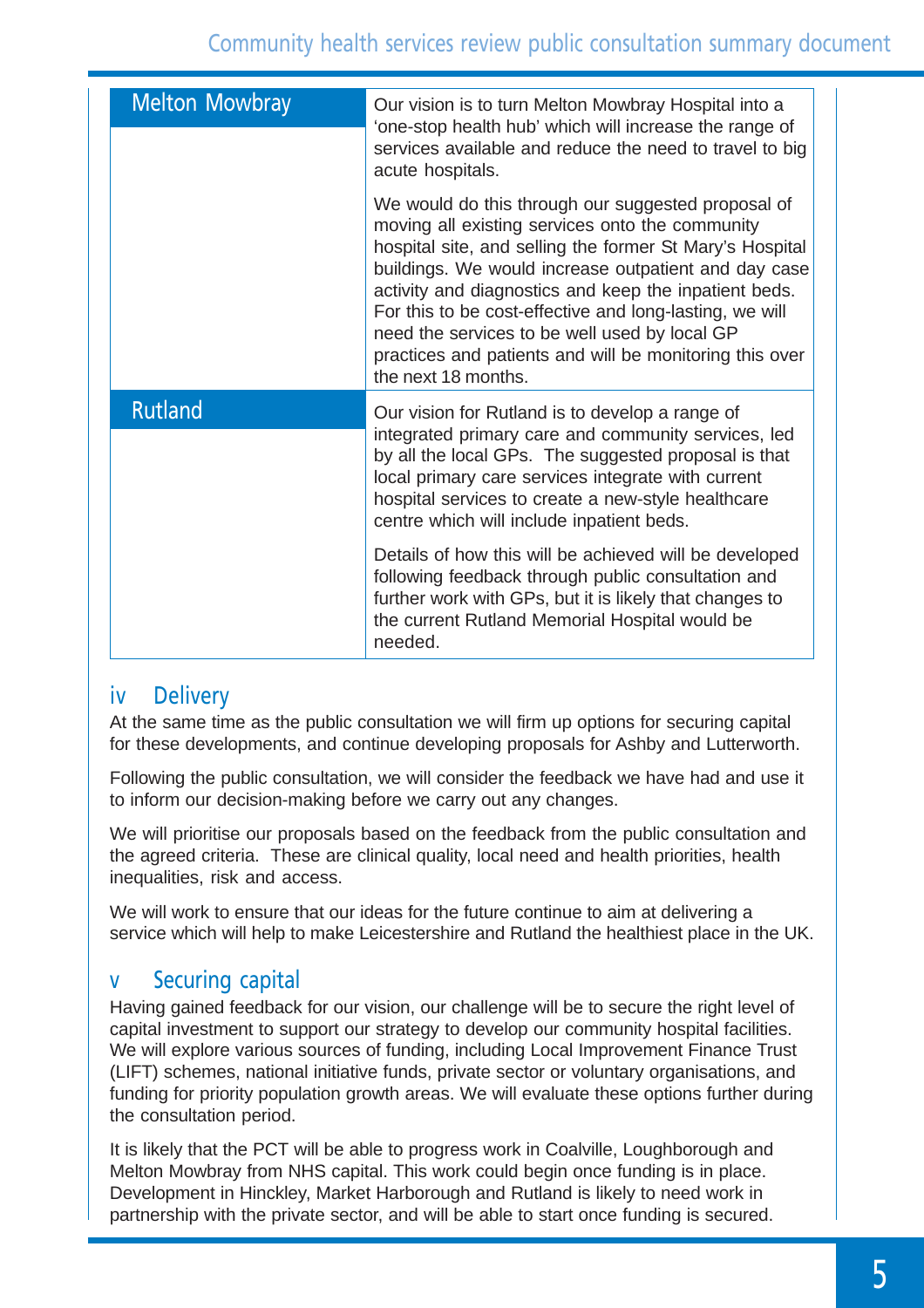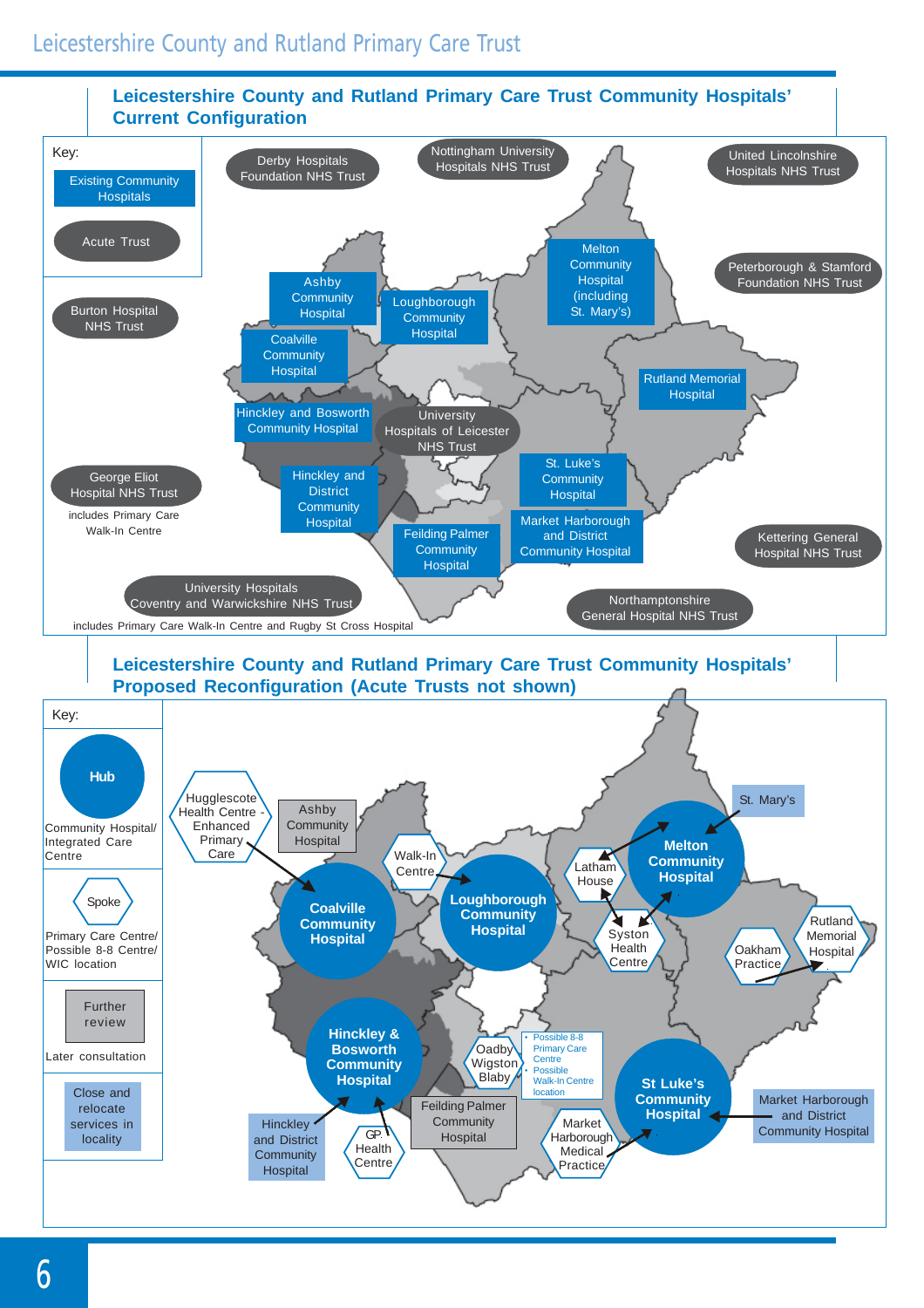## **Events for the public**

During the consultation period we will be holding a number of information events for patients, public, staff and any other interested parties.

If you have any queries please contact the Engagement and Involvement Department, telephone 0116 295 7626

| <b>Blaby</b>                                 |                                                                                                         |
|----------------------------------------------|---------------------------------------------------------------------------------------------------------|
| 1 July 2008 (Tuesday)<br>$2pm - 7pm$         | Blaby & District Social Centre,<br>Leicester Road, Blaby, LE8 4GQ                                       |
| Lutterworth                                  |                                                                                                         |
| 2 July 2008 (Wednesday)<br>$2pm - 7pm$       | Lutterworth Town Hall,<br>2 Kings Way, Lutterworth LE14 4QA                                             |
| <b>Hinckley</b>                              |                                                                                                         |
| 9 September 2008 (Tuesday)<br>$2pm - 7pm$    | Hinckley Leisure Centre,<br>Coventry Road, Hinckley, LE10 OJR                                           |
| <b>Oadby and Wigston</b>                     |                                                                                                         |
| 10 September 2008 (Wednesday)<br>$2pm - 7pm$ | The Kings Centre,<br>56 Bull Head Street, Wigston, LE18 1PA                                             |
| <b>Coalville</b>                             |                                                                                                         |
| 16 September 2008 (Tuesday)<br>$2pm - 7pm$   | The Marlene Reid Centre,<br>85 Belvoir Road, Coalville, LE67 3PH                                        |
| <b>Oakham</b>                                |                                                                                                         |
| 17 September 2008 (Wednesday)<br>$2pm - 7pm$ | The Victoria Hall,<br>39 High Street, Oakham, Rutland, LE15 6AH                                         |
| <b>Melton Mowbray</b>                        |                                                                                                         |
| 18 September 2008 (Thursday)<br>$2pm - 7pm$  | Melton Mowbray Working Men's Club,<br>21 Norman Way, Melton Mowbray, LE13 1JE                           |
| Ashby-de-la-Zouch                            |                                                                                                         |
| 22 September 2008 (Monday)<br>$2pm - 7pm$    | The Royal Hotel,<br>Station Road, Ashby-de-la-Zouch, LE65 2GP                                           |
| Market Harborough                            |                                                                                                         |
| 23 September 2008 (Tuesday)<br>$2pm - 7pm$   | Market Harborough Baptist Church<br>New Horizons Hall, 25 Coventry Road,<br>Market Harborough, LE16 9BX |
| Loughborough                                 |                                                                                                         |
| 24 September 2008 (Wednesday)<br>$2pm - 7pm$ | Loughborough Town Hall,<br>Beacon Room, Market Place,<br>Loughborough, LE11 3EB                         |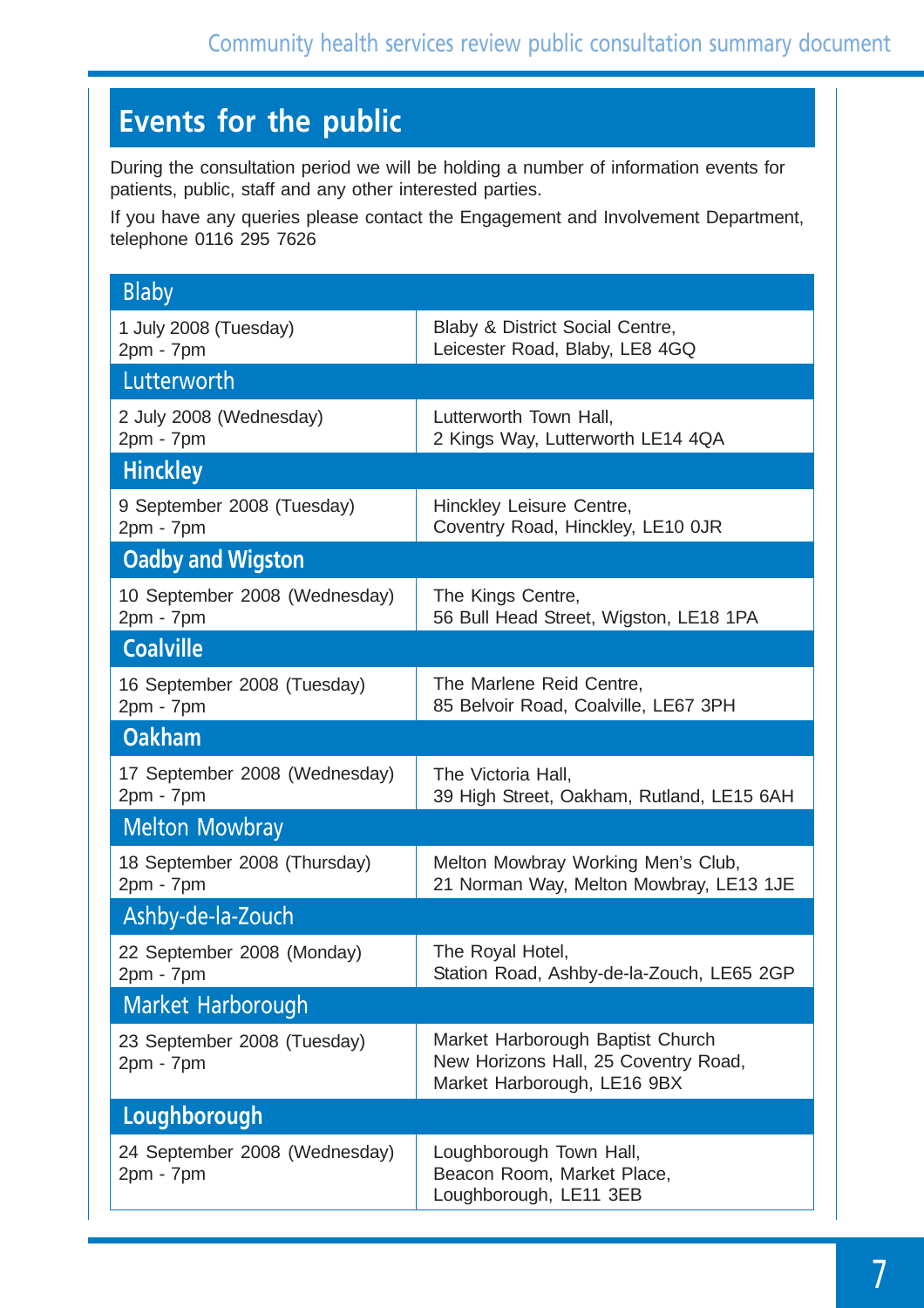## **Your feedback**

#### **Questionnaire**

A printable questionnaire is included at the end of this document. Alternatively, you can complete the questionnaire online. If you are reading this electronically, click on the word [online](http://surveys.kenthouse.com/index.php?survey_code=88582d31&login=1) to go through to the questionnaire. Please take the time to complete the sections you wish to.

### Taking part

To take part in the consultation you can:

| Email                                                                                         | Send your questionnaire FREEPOST to                                |
|-----------------------------------------------------------------------------------------------|--------------------------------------------------------------------|
| jo.cooper@lcrpct.nhs.uk                                                                       | FREEPOST, RRHS-EUHR-LCZA,<br>Jo Cooper,                            |
| <b>Telephone</b>                                                                              | Leicestershire County and Rutland PCT,<br>Lakeside House,          |
| 0116 295 7643 or 7626<br>to speak to a member of the<br>communications and<br>engagement team | 4 Smith Way,<br>Grove Park,<br>Enderby,<br>Leicestershire LE19 1SS |

#### Log on to: www.lcrpct.nhs.uk

then click on 'Developing Community Health Services' to feed in your views online

Copies of the full consultation document are available.

The full ten year strategy document which forms our pre-consultation business case is also available on request or the documents can be downloaded from the website www.lcrpct.nhs.uk

### Any queries

If you have any questions, please contact a member of the communications and engagement team in the first instance on 0116 295 7643 or 7626. If you would like to raise concerns with someone independent of the consultation process, then please contact:

Mr Moosa Patel, Directorate of Corporate Affairs, Leicestershire County and Rutland PCT, Lakeside House, 2 Smith Way, Grove Park, Email: moosa.patel@lcrpct.nhs.uk Enderby, Tel: 0116 295 7535 Leicestershire LE19 1SS Fax: 0116 295 7537

### Publishing the results

A summary of the results of the consultation will be published in November 2008 at www.lcrpct.nhs.uk and will be available in printed form on request.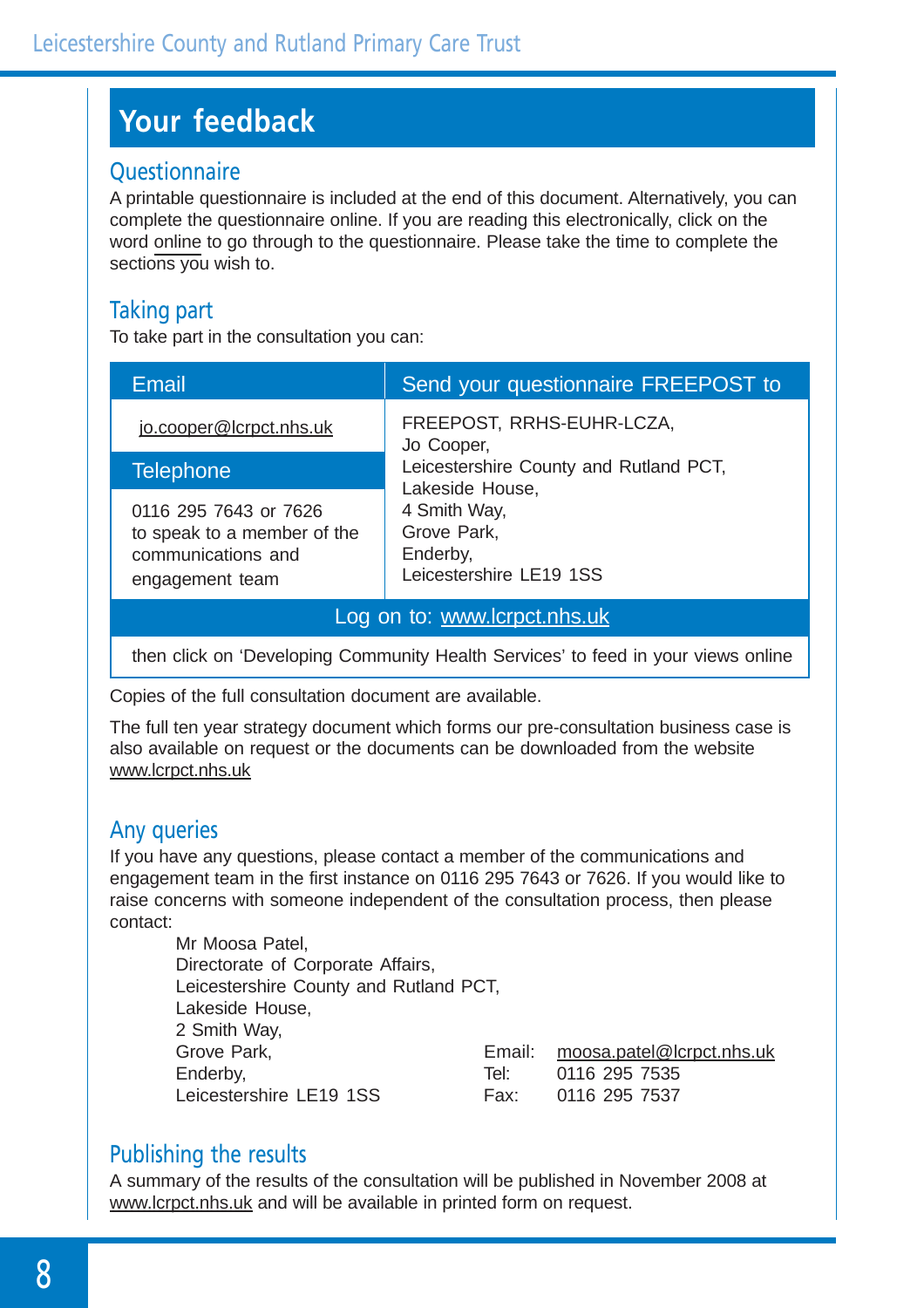## **Cabinet Office Code of Practice on Consultation**

This consultation is being carried out in line with the following Cabinet Office<sup>1</sup> criteria:

The six consultation criteria

| $\mathbf{1}$ . | Consult widely throughout the process, allowing a minimum of 12 weeks for<br>written consultation at least once during the development of the policy. |
|----------------|-------------------------------------------------------------------------------------------------------------------------------------------------------|
| 2.             | Be clear about what your proposals are, who may be affected, what questions are<br>being asked and the timescale for responses.                       |
| 3.             | Ensure that your consultation is clear, concise and widely accessible.                                                                                |
| 4.             | Give feedback regarding the responses received and how the consultation process<br>influenced the policy.                                             |
| 5.             | Monitor your department's effectiveness at consultation, including through the<br>use of a designated consultation co-ordinator.                      |
|                |                                                                                                                                                       |

6. Ensure your consultation follows better regulation best practice, including carrying out a Regulatory Impact Assessment if appropriate.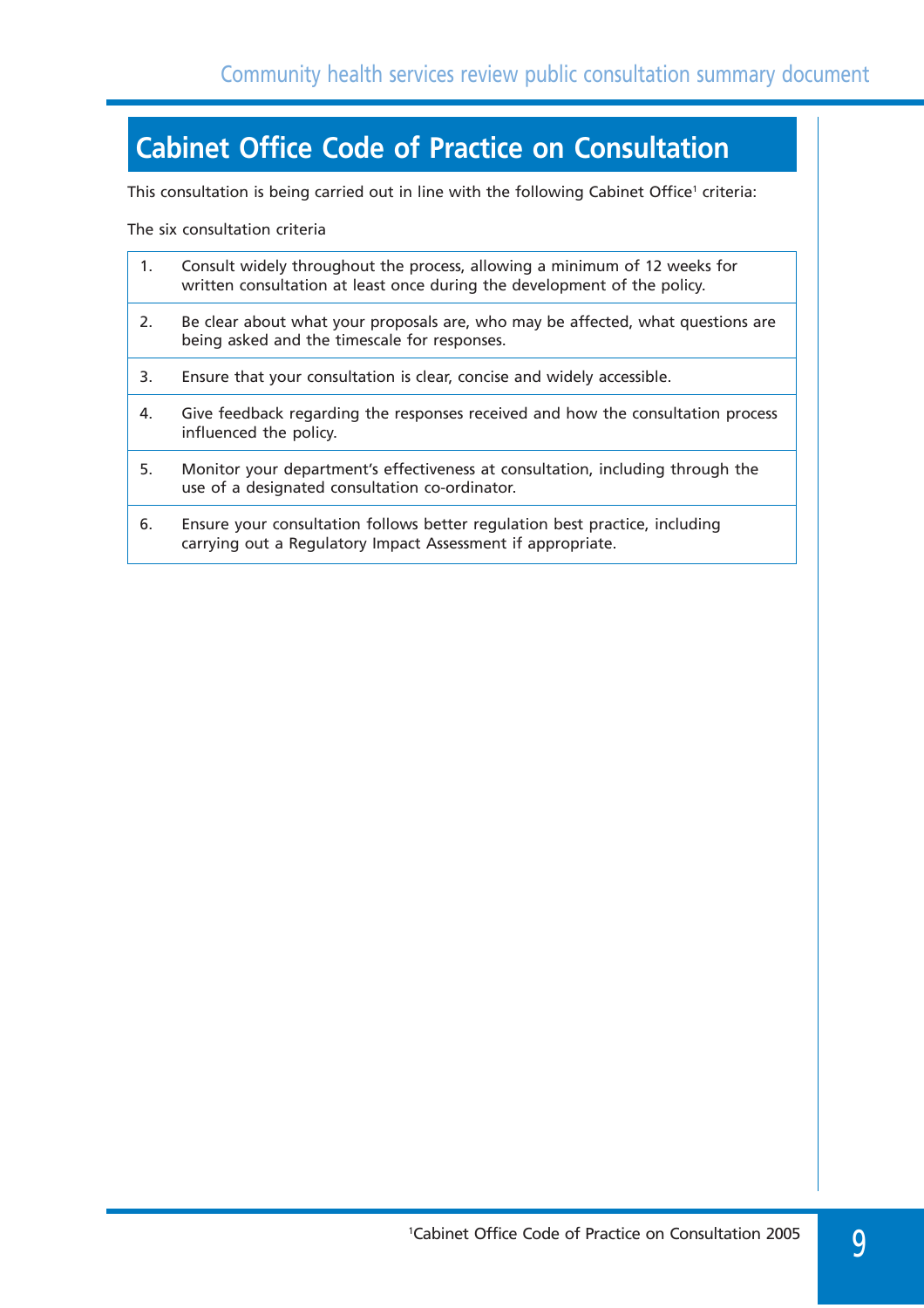#### **Alternative versions**

**We can provide versions of this document (Community Health Services Review, Public Consultation) in other languages and formats on request. Please contact the Engagement and Involvement Department, telephone 0116 295 7626.**

- **Gujarati** વિનંતી કરવાથી આ દસ્તાવેજનું (કોમ્યુનિટિ હેલ્થ સર્વિસીસ રિવ્યુ, પબ્લિક કન્સલ્ટેશન) ભાષાંતર અમે બીજી ભાષાઓમાં અને રૂપોમાં પૂરું પાડી શકીએ છીએ. મહેરબાની કરી એન્ગેજમેન્ટ અને ઇન્વોલમેન્ટ ડિપાર્ટમેન્ટનો. ટેલિકોન 0116 295 7626 ઉપર સંપર્ક કરો.
- **Bengali** অনুরোধ করলে আমরা এই ডকুমেন্ট'এর (কমিউনিটি হেলথ সার্ভিসেস রিভিউ, পাবলিক কনসালটেশন) অনুবাদ অন্যান্য ভাষায় বা অন্যকোন ভাবে (ফরমেট) দিতে পারবো । অনুগ্রহ করে এনগেজমেন্ট এ্যান্ড ইনভলবমেন্ট ডিপার্টমেন্ট'এর সাথে  $0116$  295 7626 নাম্বারে যোগাযোগ কৰুন ।
- **Hindi** निवेदन करने पर हम इस दस्तावेज़ (कम्यूनिटी हैल्थ सर्विसिज़ रिव्यू, पब्लिक कॉन्सल्टेशॅन) का अनुवाद दूसरी भाषायों और रूपों में प्रदान कर सकते हैं । कृपया इनोजंमण्ट ऐण्ड इन्वाल्वमण्ट डिपार्टमण्ट के साथ टैलिफोन 0116 295 7626 पर सम्पर्क करें ।
- **Punjabi** ਬੇਨਤੀ ਕਰਨ ਤੇ ਅਸੀਂ ਇਸ ਦਸਤਾਵੇਜ਼ (ਕਮਿੳਨਿਟੀ ਹੈਲਥ ਸਰਵਿਸਿਜ਼ ਰਿਵਯ, ਪਬਲਿਕ ਕੰਨਸੱਲਟੇਸ਼ਨ) ਦਾ ਅਨਵਾਦ ਹੋਰ ਭਾਸ਼ਾਵਾਂ ਅਤੇ ਰੂਪਾਂ ਵਿੱਚ ਪ੍ਰਦਾਨ ਕਰ ਸਕਦੇ ਹਾਂ । ਕਿਰਪਾ ,<br>ਕਰਕੇ ਇੰਗੇਜ਼ਮੰਟ ਐਂਡ ਇਨਵਾਲਵਮੰਟ ਡਿਪਾਰਟਮੰਟ ਨਾਲ ਟੈਲੀਫੋਨ 0116 295 7626 ਤੇ ਸੰਪਰਕ ਕਰੋ।
- **Polish** Zapewniamy ta wersje dokumentu (Przeglad Uslug Zdrowia dla Mieszkancow, Debata Publiczna) w innych jezykach i formatach na zyczenie. Prosze o kontakt z Wydzialem Zainteresowan pod numerem telefonu 0116 295 7626.
- **Chinese** 如您提出要求, 我们可以提供本文件(社区健康服务评估, 征求公 众意见本)的其他语言文本。请与结合及参与处联系, 电话号码是 0116 295 7626.

**Published by: Leicestershire County and Rutland PCT, Lakeside House, 4 Smith Way, Grove Park, Enderby, Leicestershire LE19 1SS** June 2008

**A full version of this document, including the questionnaire, is available from the website www.lcrpct.nhs.uk or on request. Email jo.cooper@lcrpct.nhs.uk or telephone 0116 295 7643 or 7626.**

**The full ten year strategic vision is also available on request.**

**A summary of responses to the consultation will be available in November 2008 at www.lcrpct.nhs.uk and a printed version will be available on request.**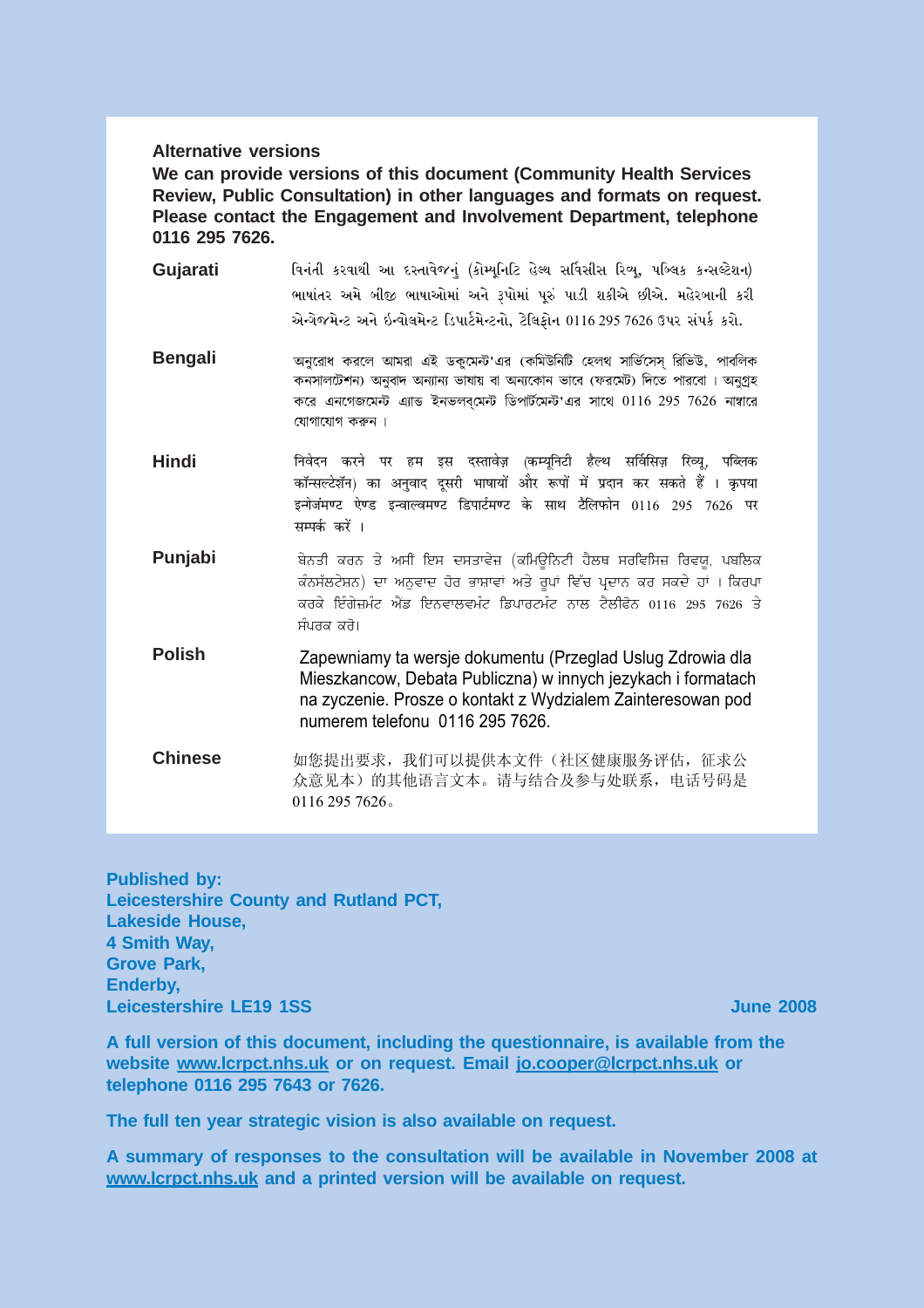Leicestershire County and Rutland

Primary Care Trust

|                                                                                                                                                                                                                                                                                         | <b>Community health services review consultation - your feedback questionnaire</b>                                                                                                                                  |                                           |                                                                                                                                                |                 |                                                                                 |
|-----------------------------------------------------------------------------------------------------------------------------------------------------------------------------------------------------------------------------------------------------------------------------------------|---------------------------------------------------------------------------------------------------------------------------------------------------------------------------------------------------------------------|-------------------------------------------|------------------------------------------------------------------------------------------------------------------------------------------------|-----------------|---------------------------------------------------------------------------------|
|                                                                                                                                                                                                                                                                                         | These questions are about the overall community health services proposals for<br>Leicestershire and Rutland. Please fill/colour in one box in each section you wish<br>USING BLACK BALL POINT PEN.<br>to answer eg: |                                           |                                                                                                                                                |                 |                                                                                 |
| 1                                                                                                                                                                                                                                                                                       |                                                                                                                                                                                                                     |                                           | <b>Section 1 - General community health services</b><br>Providing care closer to home will improve treatment                                   |                 |                                                                                 |
|                                                                                                                                                                                                                                                                                         | Strongly agree                                                                                                                                                                                                      | Agree                                     | Don't know                                                                                                                                     | <b>Disagree</b> | Strongly disagree                                                               |
|                                                                                                                                                                                                                                                                                         |                                                                                                                                                                                                                     |                                           |                                                                                                                                                |                 |                                                                                 |
| $\overline{2}$                                                                                                                                                                                                                                                                          |                                                                                                                                                                                                                     |                                           | If more diagnostic tests available locally means fewer waits and visits for<br>appointments, I would want to use these services if I need them |                 |                                                                                 |
|                                                                                                                                                                                                                                                                                         | Strongly agree                                                                                                                                                                                                      | Agree                                     | Don't know                                                                                                                                     | <b>Disagree</b> | Strongly disagree                                                               |
|                                                                                                                                                                                                                                                                                         |                                                                                                                                                                                                                     |                                           |                                                                                                                                                |                 |                                                                                 |
| $\mathbf{3}$                                                                                                                                                                                                                                                                            | appointment                                                                                                                                                                                                         |                                           | hospital than go to a community hospital or GP surgery for my outpatient                                                                       |                 | Even with improved transport links, I would rather go to a central city acute   |
|                                                                                                                                                                                                                                                                                         | Strongly agree                                                                                                                                                                                                      | Agree                                     | Don't know                                                                                                                                     | <b>Disagree</b> | Strongly disagree                                                               |
|                                                                                                                                                                                                                                                                                         |                                                                                                                                                                                                                     |                                           |                                                                                                                                                |                 |                                                                                 |
| 4                                                                                                                                                                                                                                                                                       |                                                                                                                                                                                                                     | as minor injuries care and rehabilitation | I would like to see my GP and his/her team providing more services such                                                                        |                 |                                                                                 |
|                                                                                                                                                                                                                                                                                         | Strongly agree                                                                                                                                                                                                      | Agree                                     | Don't know                                                                                                                                     | Disagree        | Strongly disagree                                                               |
|                                                                                                                                                                                                                                                                                         |                                                                                                                                                                                                                     |                                           |                                                                                                                                                |                 |                                                                                 |
| 5                                                                                                                                                                                                                                                                                       |                                                                                                                                                                                                                     |                                           | The five community hospital 'one-stop hubs' (in Coalville, Hinckley,<br>Loughborough, Market Harborough and Melton Mowbray) that would offer   |                 | more services and reduce the need to travel to acute hospitals would benefit me |
|                                                                                                                                                                                                                                                                                         | Strongly agree                                                                                                                                                                                                      | Agree                                     | Don't know                                                                                                                                     | <b>Disagree</b> | Strongly disagree                                                               |
|                                                                                                                                                                                                                                                                                         |                                                                                                                                                                                                                     |                                           |                                                                                                                                                |                 |                                                                                 |
|                                                                                                                                                                                                                                                                                         | Comments about questions in section 1:                                                                                                                                                                              |                                           |                                                                                                                                                |                 |                                                                                 |
|                                                                                                                                                                                                                                                                                         |                                                                                                                                                                                                                     |                                           |                                                                                                                                                |                 |                                                                                 |
| Send this questionnaire (no stamp required) to:<br>FREEPOST, RRHS-EUHR-LCZA, Jo Cooper, Leicestershire County and Rutland PCT,<br>Lakeside House, 4 Smith Way, Grove Park, Enderby, Leicestershire, LE19 1SS<br>by 5 October 2008. You can also send additional supporting information. |                                                                                                                                                                                                                     |                                           |                                                                                                                                                |                 |                                                                                 |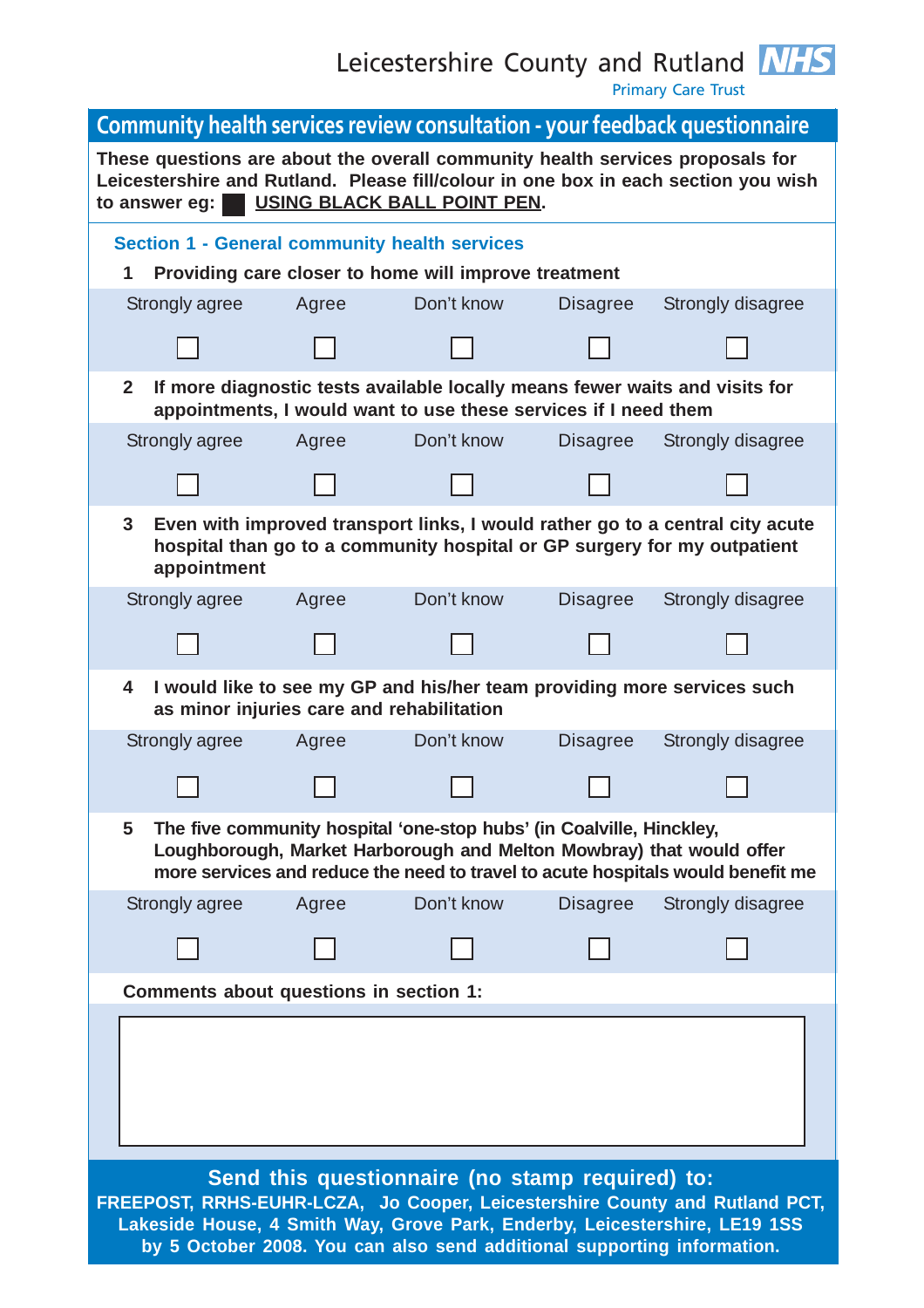| <b>Section 2 - about individual sites</b><br>The following questions are about individual site locations. You may answer the questions<br>for all the sites, or only those closest and of most interest to you. Please feel free to leave<br>non-relevant sites blank. These proposals result from the recommendations of our review<br>working groups, including clinicians. Please provide us with any comments in the spaces<br>provided. |       |                                                                                                                                                                                                                 |                 |                   |  |
|----------------------------------------------------------------------------------------------------------------------------------------------------------------------------------------------------------------------------------------------------------------------------------------------------------------------------------------------------------------------------------------------------------------------------------------------|-------|-----------------------------------------------------------------------------------------------------------------------------------------------------------------------------------------------------------------|-----------------|-------------------|--|
| <b>Coalville</b><br>6                                                                                                                                                                                                                                                                                                                                                                                                                        |       | The suggested proposal for Coalville Community Hospital to become a<br>'one-stop hub', with an extended range of services, and extended stroke<br>and palliative care services, would be of benefit to the area |                 |                   |  |
| Strongly agree                                                                                                                                                                                                                                                                                                                                                                                                                               | Agree | Don't know                                                                                                                                                                                                      | <b>Disagree</b> | Strongly disagree |  |
|                                                                                                                                                                                                                                                                                                                                                                                                                                              |       |                                                                                                                                                                                                                 |                 |                   |  |
| <b>Comments on Coalville</b>                                                                                                                                                                                                                                                                                                                                                                                                                 |       |                                                                                                                                                                                                                 |                 |                   |  |
|                                                                                                                                                                                                                                                                                                                                                                                                                                              |       |                                                                                                                                                                                                                 |                 |                   |  |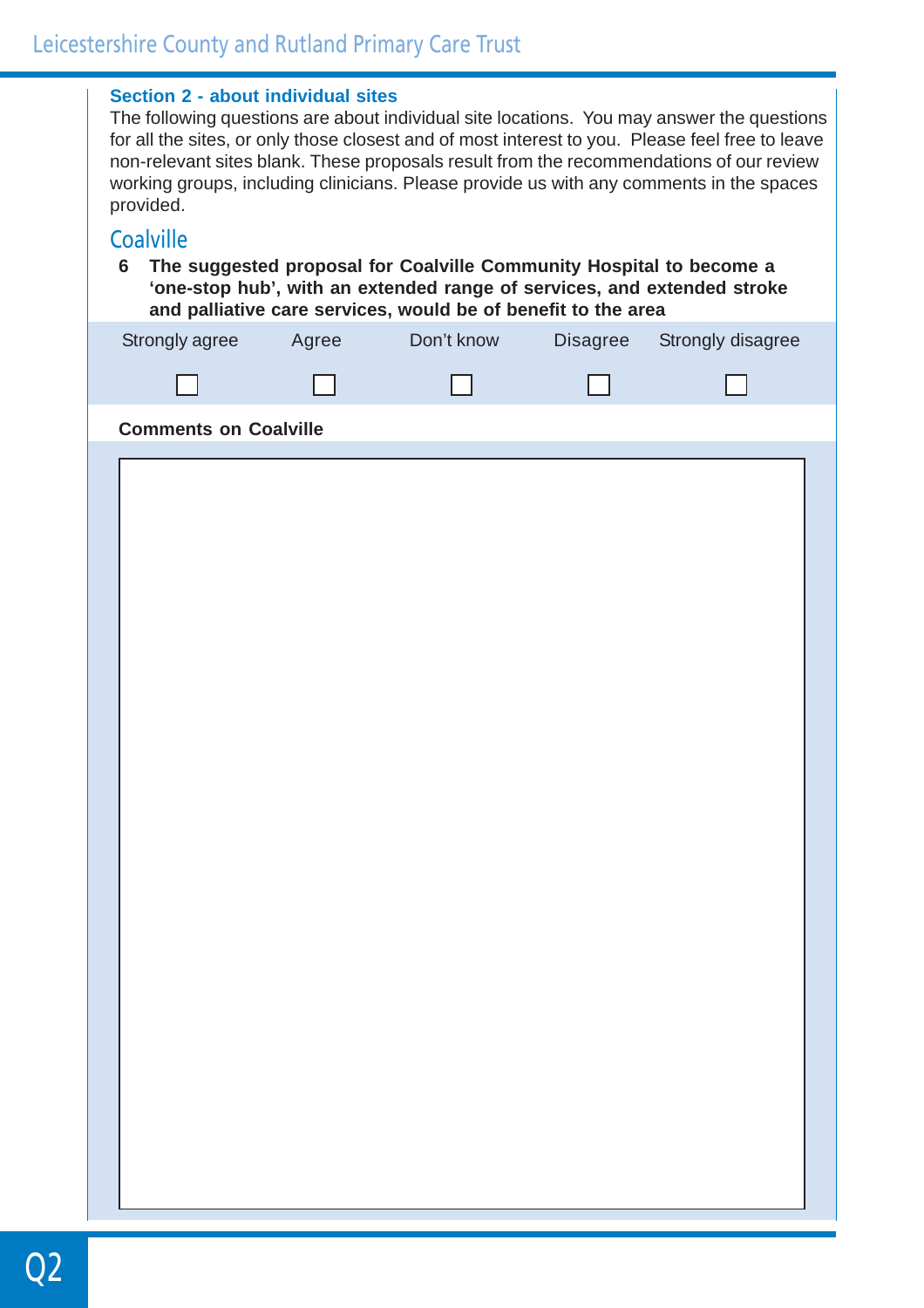| <b>Hinckley</b><br>The suggested proposal to develop Hinckley and Bosworth Community<br>7<br>Hospital into a 'one-stop hub' with an extended range of services, and for<br>GPs from Hinckley Health Centre to move there, would be of benefit to the<br>area |       |                                                                                                                                             |                 |                   |
|--------------------------------------------------------------------------------------------------------------------------------------------------------------------------------------------------------------------------------------------------------------|-------|---------------------------------------------------------------------------------------------------------------------------------------------|-----------------|-------------------|
| Strongly agree                                                                                                                                                                                                                                               | Agree | Don't know                                                                                                                                  | <b>Disagree</b> | Strongly disagree |
|                                                                                                                                                                                                                                                              |       |                                                                                                                                             |                 |                   |
| 8                                                                                                                                                                                                                                                            |       | The suggested proposal to sell Hinckley and District Hospital and<br>reinvest the money in health services, would be of benefit to the area |                 |                   |
| Strongly agree                                                                                                                                                                                                                                               | Agree | Don't know                                                                                                                                  | Disagree        | Strongly disagree |
|                                                                                                                                                                                                                                                              |       |                                                                                                                                             |                 |                   |
| <b>Comments on Hinckley</b>                                                                                                                                                                                                                                  |       |                                                                                                                                             |                 |                   |
|                                                                                                                                                                                                                                                              |       |                                                                                                                                             |                 |                   |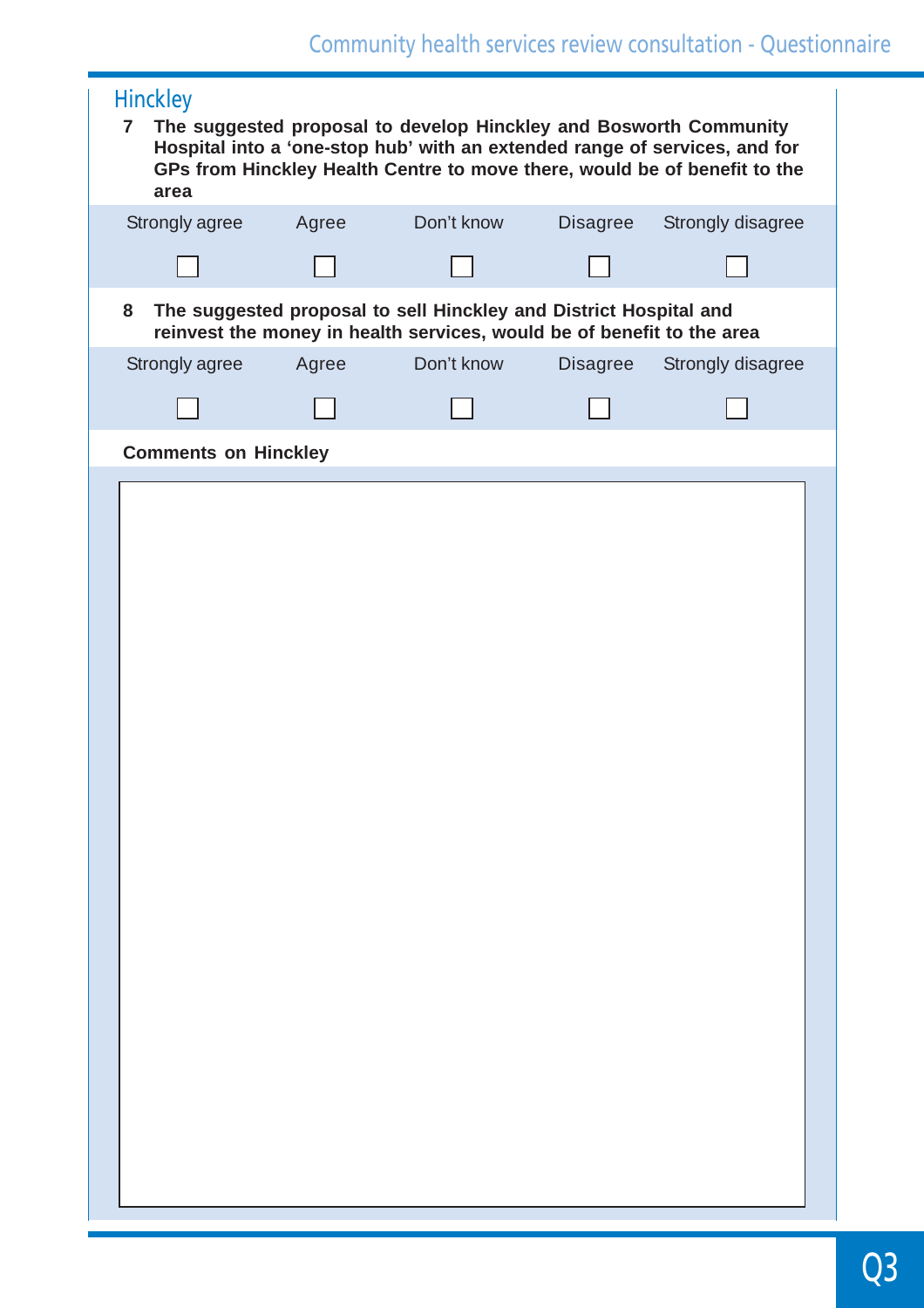| Loughborough<br>9               |       |                                                                                                                      |          | The suggested proposal, for Loughborough Hospital to become a 'one-stop |
|---------------------------------|-------|----------------------------------------------------------------------------------------------------------------------|----------|-------------------------------------------------------------------------|
| Strongly agree                  | Agree | hub' with an extended range of services, would be of benefit to the area<br>Don't know<br><b>CONTRACTOR</b>          |          | Disagree Strongly disagree                                              |
|                                 |       |                                                                                                                      |          |                                                                         |
|                                 |       |                                                                                                                      |          |                                                                         |
|                                 |       | 10 The suggested proposal to move the Walk-In Centre to Loughborough<br>Hospital would result in an improved service |          |                                                                         |
| Strongly agree                  | Agree | Don't know                                                                                                           | Disagree | Strongly disagree                                                       |
|                                 |       |                                                                                                                      |          |                                                                         |
| <b>Comments on Loughborough</b> |       |                                                                                                                      |          |                                                                         |
|                                 |       |                                                                                                                      |          |                                                                         |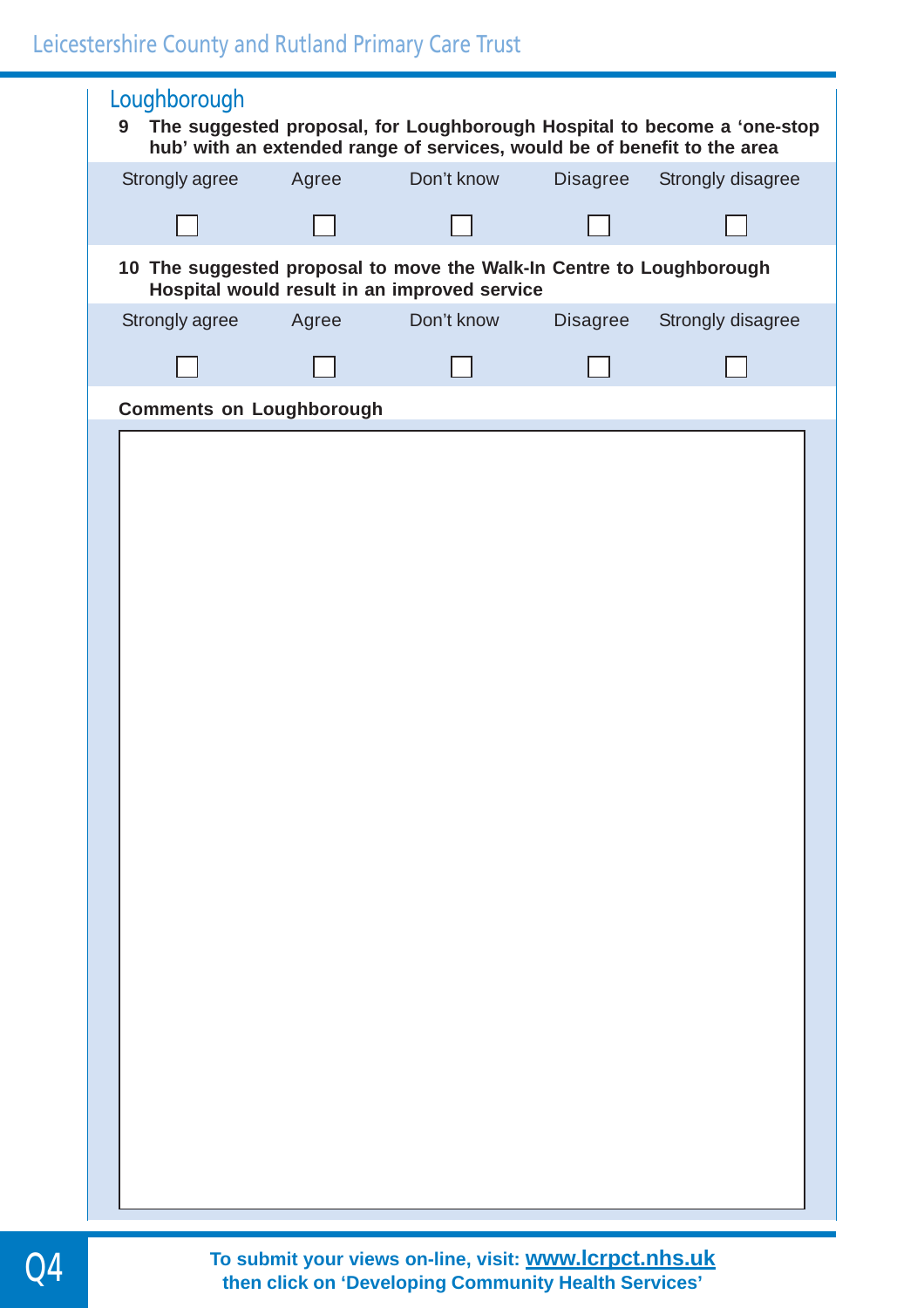## Community health services review consultation - Questionnaire

| <b>Market Harborough</b><br>11 The suggested proposal for St Luke's Hospital to become a 'one-stop<br>hub' with an extended range of services, moving services from Market<br>Harborough and District Hospital and Market Harborough Medical<br>Practice, onto the St Luke's Hospital site, would be of benefit to the area |       |                                                                            |                 |                                                                                 |
|-----------------------------------------------------------------------------------------------------------------------------------------------------------------------------------------------------------------------------------------------------------------------------------------------------------------------------|-------|----------------------------------------------------------------------------|-----------------|---------------------------------------------------------------------------------|
| Strongly agree                                                                                                                                                                                                                                                                                                              | Agree | Don't know                                                                 | Disagree        | Strongly disagree                                                               |
|                                                                                                                                                                                                                                                                                                                             |       |                                                                            |                 |                                                                                 |
|                                                                                                                                                                                                                                                                                                                             |       | 12 The suggested proposal to sell Market Harborough and District Hospital, |                 | moving the War Memorial to a suitable location, would be of benefit to the area |
| Strongly agree                                                                                                                                                                                                                                                                                                              | Agree | Don't know                                                                 | <b>Disagree</b> | Strongly disagree                                                               |
|                                                                                                                                                                                                                                                                                                                             |       |                                                                            |                 |                                                                                 |
| <b>Comments on Market Harborough</b>                                                                                                                                                                                                                                                                                        |       |                                                                            |                 |                                                                                 |
|                                                                                                                                                                                                                                                                                                                             |       |                                                                            |                 |                                                                                 |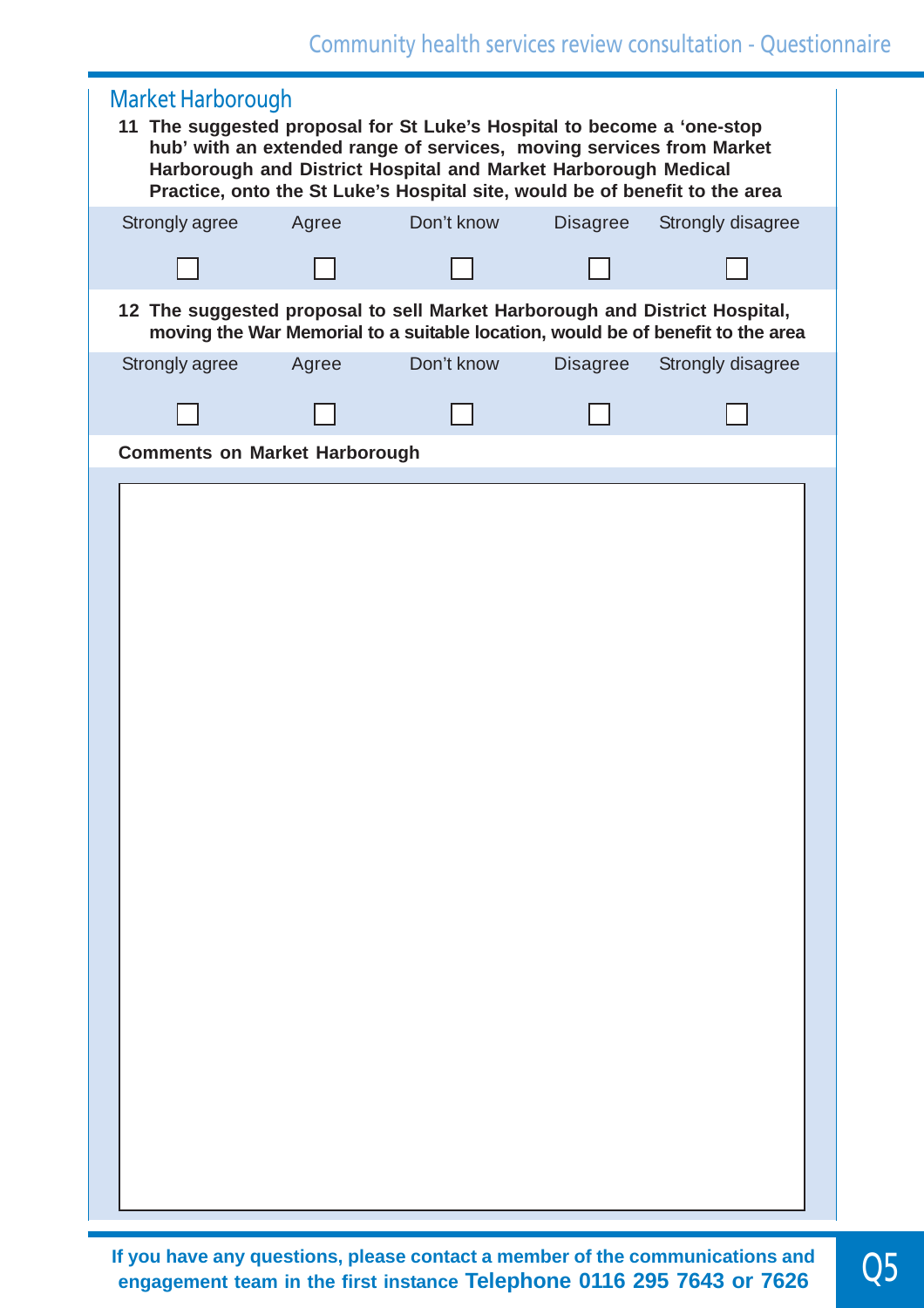| <b>Melton Mowbray</b><br>the area |                                 | 13 The suggested proposal, for Melton Mowbray Hospital to become a<br>'one-stop hub' with an extended range of services, would be of benefit to |          |                   |
|-----------------------------------|---------------------------------|-------------------------------------------------------------------------------------------------------------------------------------------------|----------|-------------------|
| Strongly agree                    | Agree                           | Don't know                                                                                                                                      | Disagree | Strongly disagree |
|                                   |                                 |                                                                                                                                                 |          |                   |
|                                   | would be of benefit to the area | 14 The suggested proposal to sell the former St Mary's Hospital buildings                                                                       |          |                   |
|                                   |                                 | Strongly agree Agree Don't know                                                                                                                 | Disagree | Strongly disagree |
|                                   |                                 |                                                                                                                                                 |          |                   |
| <b>Comments on Melton Mowbray</b> |                                 |                                                                                                                                                 |          |                   |
|                                   |                                 |                                                                                                                                                 |          |                   |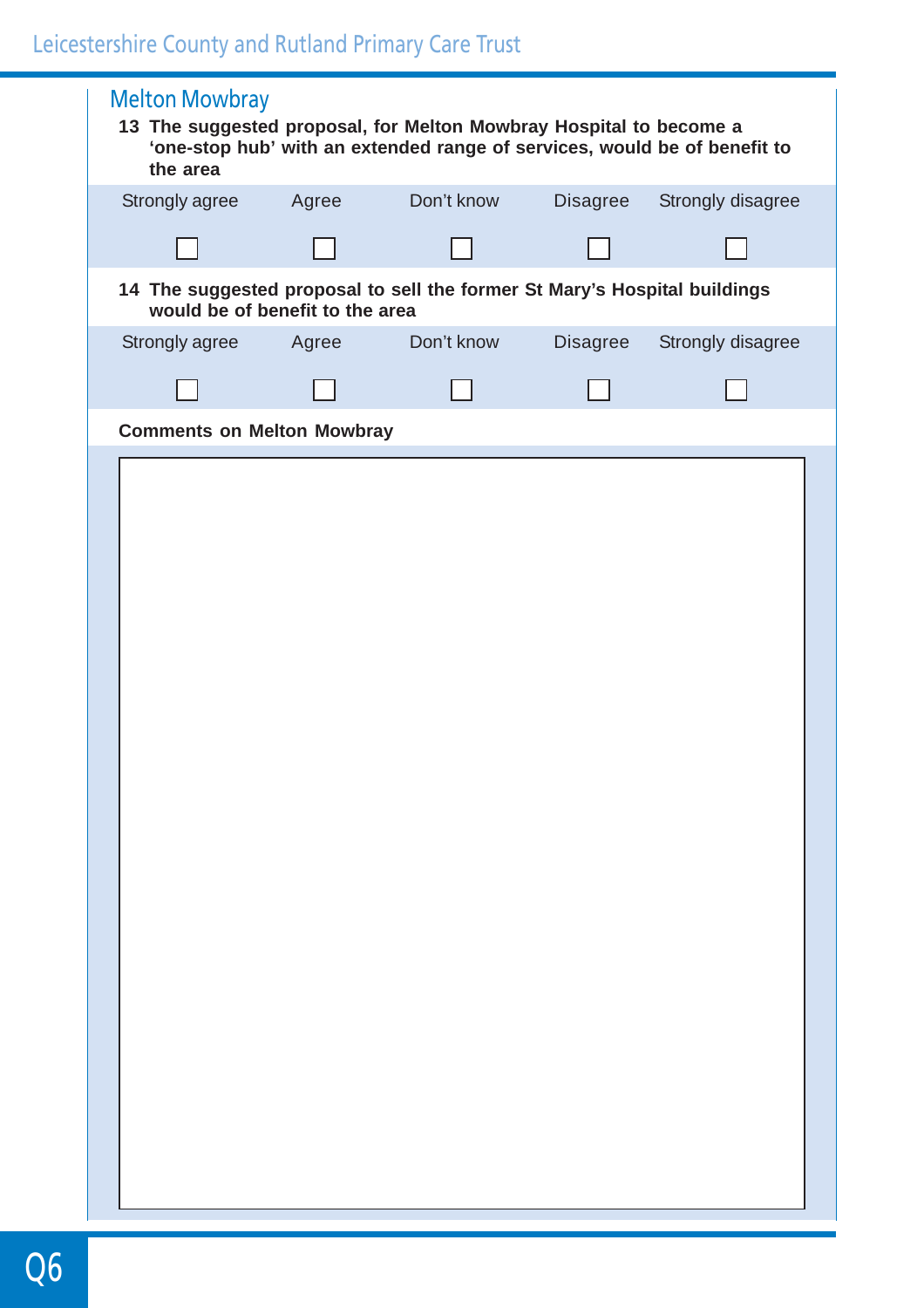| <b>Rutland</b><br>15 The suggested proposal, to create a care centre on the Rutland Memorial<br>Hospital site, led by Oakham Medical Practice GPs and supported by GPs<br>across Rutland, that provides patient beds and a wide range of services,<br>would be of benefit to the area |       |            |          |                   |  |  |  |  |  |
|---------------------------------------------------------------------------------------------------------------------------------------------------------------------------------------------------------------------------------------------------------------------------------------|-------|------------|----------|-------------------|--|--|--|--|--|
| Strongly agree                                                                                                                                                                                                                                                                        | Agree | Don't know | Disagree | Strongly disagree |  |  |  |  |  |
|                                                                                                                                                                                                                                                                                       |       |            |          |                   |  |  |  |  |  |
| <b>Comments on Rutland</b>                                                                                                                                                                                                                                                            |       |            |          |                   |  |  |  |  |  |
|                                                                                                                                                                                                                                                                                       |       |            |          |                   |  |  |  |  |  |
|                                                                                                                                                                                                                                                                                       |       |            |          |                   |  |  |  |  |  |
|                                                                                                                                                                                                                                                                                       |       |            |          |                   |  |  |  |  |  |
|                                                                                                                                                                                                                                                                                       |       |            |          |                   |  |  |  |  |  |
|                                                                                                                                                                                                                                                                                       |       |            |          |                   |  |  |  |  |  |
|                                                                                                                                                                                                                                                                                       |       |            |          |                   |  |  |  |  |  |
|                                                                                                                                                                                                                                                                                       |       |            |          |                   |  |  |  |  |  |
|                                                                                                                                                                                                                                                                                       |       |            |          |                   |  |  |  |  |  |
|                                                                                                                                                                                                                                                                                       |       |            |          |                   |  |  |  |  |  |
|                                                                                                                                                                                                                                                                                       |       |            |          |                   |  |  |  |  |  |
|                                                                                                                                                                                                                                                                                       |       |            |          |                   |  |  |  |  |  |
|                                                                                                                                                                                                                                                                                       |       |            |          |                   |  |  |  |  |  |
|                                                                                                                                                                                                                                                                                       |       |            |          |                   |  |  |  |  |  |
|                                                                                                                                                                                                                                                                                       |       |            |          |                   |  |  |  |  |  |
|                                                                                                                                                                                                                                                                                       |       |            |          |                   |  |  |  |  |  |
|                                                                                                                                                                                                                                                                                       |       |            |          |                   |  |  |  |  |  |
|                                                                                                                                                                                                                                                                                       |       |            |          |                   |  |  |  |  |  |
|                                                                                                                                                                                                                                                                                       |       |            |          |                   |  |  |  |  |  |

#### **16 What is your overall view of NHS healthcare services in Leicestershire and Rutland?**

| Very positive | <b>Positive</b> | <b>Neutral</b> | Negative | Very negative |
|---------------|-----------------|----------------|----------|---------------|
|               |                 |                |          |               |